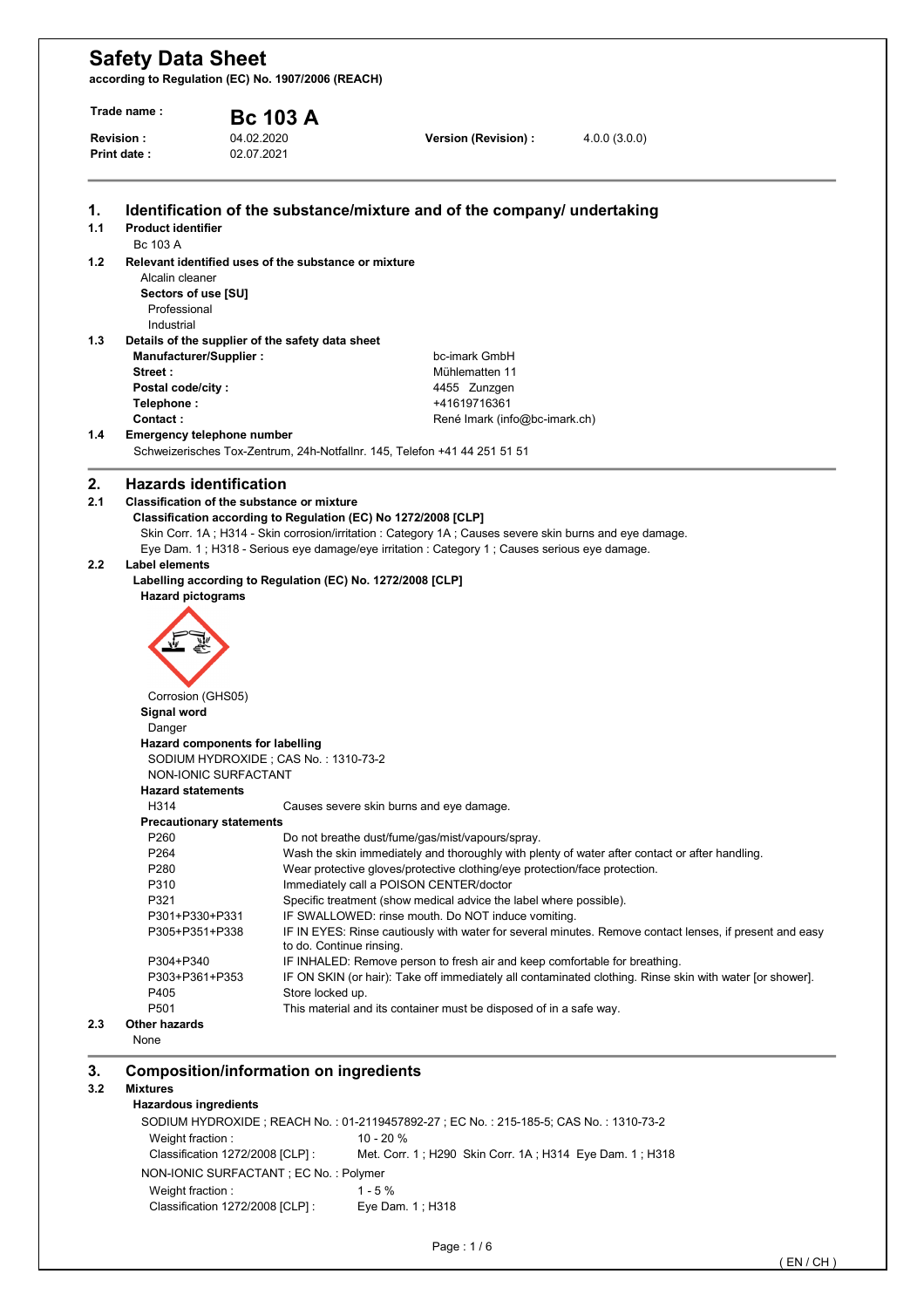**according to Regulation (EC) No. 1907/2006 (REACH)** 

| Trade name :       |                                | <b>Bc 103 A</b>                                                                                            |                                                                                                                                            |
|--------------------|--------------------------------|------------------------------------------------------------------------------------------------------------|--------------------------------------------------------------------------------------------------------------------------------------------|
| <b>Revision:</b>   |                                | 04.02.2020                                                                                                 | Version (Revision) :<br>4.0.0(3.0.0)                                                                                                       |
| <b>Print date:</b> |                                | 02.07.2021                                                                                                 |                                                                                                                                            |
|                    | <b>Additional information</b>  | Full text of H- and EUH-phrases: see section 16.<br>Regulation (EC) No. 648/2004: Labelling for contents   |                                                                                                                                            |
|                    | non-ionic surfactants          |                                                                                                            | < 5<br>$\%$                                                                                                                                |
| 4.                 | <b>First aid measures</b>      |                                                                                                            |                                                                                                                                            |
| 4.1                |                                | Description of first aid measures                                                                          |                                                                                                                                            |
|                    | <b>General information</b>     |                                                                                                            |                                                                                                                                            |
|                    |                                | When in doubt or if symptoms are observed, get medical advice.                                             |                                                                                                                                            |
|                    | <b>Following inhalation</b>    |                                                                                                            | Remove casualty to fresh air and keep warm and at rest. Keep at rest. If breathing is irregular or stopped, administer artificial          |
|                    | In case of skin contact        |                                                                                                            | respiration. If unconscious place in recovery position and seek medical advice.                                                            |
|                    | immediately.                   |                                                                                                            | Immediately remove any contaminated clothing, shoes or stockings. Wash with plenty of water. Keep at rest. Call a physician                |
|                    | After eye contact              |                                                                                                            | After contact with the eyes, rinse with water with the eyelids open for a sufficient length of time, then consult an ophthalmologist       |
|                    |                                |                                                                                                            | immediately. Flush with plenty of water (10-15 min.). Call a physician immediately.                                                        |
|                    | <b>After ingestion</b>         |                                                                                                            |                                                                                                                                            |
|                    |                                |                                                                                                            | Call a physician immediately. Keep at rest. Do NOT induce vomiting. If accidentally swallowed rinse the mouth with plenty of water         |
|                    |                                | (only if the person is conscious) and obtain immediate medical attention.                                  |                                                                                                                                            |
| 4.2                | No information available.      | Most important symptoms and effects, both acute and delayed                                                |                                                                                                                                            |
| 4.3                |                                |                                                                                                            | Indication of any immediate medical attention and special treatment needed                                                                 |
|                    | None                           |                                                                                                            |                                                                                                                                            |
|                    |                                | <b>Firefighting measures</b>                                                                               |                                                                                                                                            |
|                    |                                | Co-ordinate fire-fighting measures to the fire surroundings.                                               |                                                                                                                                            |
| 5.1                | <b>Extinguishing media</b>     |                                                                                                            |                                                                                                                                            |
|                    |                                | Suitable extinguishing media                                                                               |                                                                                                                                            |
|                    |                                |                                                                                                            | Foam Water spray jet Water mist Dry extinguishing powder Carbon dioxide (CO2)                                                              |
| 5.2                |                                | Special hazards arising from the substance or mixture                                                      |                                                                                                                                            |
|                    | contact with metals.           |                                                                                                            | Not combustible under normal conditions. In case of fire may be liberated: The product develops hydrogen in an aqueous solution in         |
| 5.3                | <b>Advice for firefighters</b> |                                                                                                            |                                                                                                                                            |
|                    |                                | Special protective equipment for firefighters                                                              |                                                                                                                                            |
|                    |                                | In case of fire: Wear self-contained breathing apparatus.                                                  |                                                                                                                                            |
| 5.4                | <b>Additional information</b>  |                                                                                                            |                                                                                                                                            |
|                    |                                | Do not allow run-off from fire-fighting to enter drains or water courses.                                  |                                                                                                                                            |
| 6.                 |                                | <b>Accidental release measures</b>                                                                         |                                                                                                                                            |
| 6.1                |                                | Personal precautions, protective equipment and emergency procedures                                        |                                                                                                                                            |
| 6.2                |                                | <b>Environmental precautions</b>                                                                           | Provide adequate ventilation. Inhalation of vapours or spray/mists Avoid: See protective measures under point 7 and 8.                     |
|                    |                                |                                                                                                            | Do not allow to enter into surface water or drains, user solution (dilution) see also point 12.7. In case of gas escape or of entry into   |
|                    |                                | waterways, soil or drains, inform the responsible authorities.                                             |                                                                                                                                            |
| 6.3                |                                | Methods and material for containment and cleaning up                                                       |                                                                                                                                            |
|                    | For cleaning up                |                                                                                                            |                                                                                                                                            |
|                    |                                |                                                                                                            | Soak up inert absorbent and dispose as waste requiring special attention. Prevent spread over a wide area (e.g. by containment or oil      |
| 6.4                | barriers).                     | Reference to other sections                                                                                |                                                                                                                                            |
|                    | None                           |                                                                                                            |                                                                                                                                            |
| 7.                 |                                | <b>Handling and storage</b>                                                                                |                                                                                                                                            |
| 7.1                |                                | Precautions for safe handling                                                                              |                                                                                                                                            |
|                    |                                |                                                                                                            | Avoid contact with skin, eyes and clothes. When using do not eat, drink, smoke, sniff. Other regulations, restrictions and prohibition     |
|                    |                                |                                                                                                            | regulations To follow: Normal precautions taken when handling chemicals should be observed. Keep locked up. Prevent aerosol                |
|                    |                                | formation. Do not breathe spray.                                                                           |                                                                                                                                            |
| 7.2                |                                | Conditions for safe storage, including any incompatibilities<br>Requirements for storage rooms and vessels |                                                                                                                                            |
|                    |                                |                                                                                                            | Keep/Store only in original container. Notice the directions for use on the label. Keep container tightly closed. Storage temperature: 5 - |
|                    |                                |                                                                                                            | 30 °C. Always close containers tightly after the removal of product. Ensure adequate ventilation of the storage area. Store in             |

**Storage class (Switzerland):** 8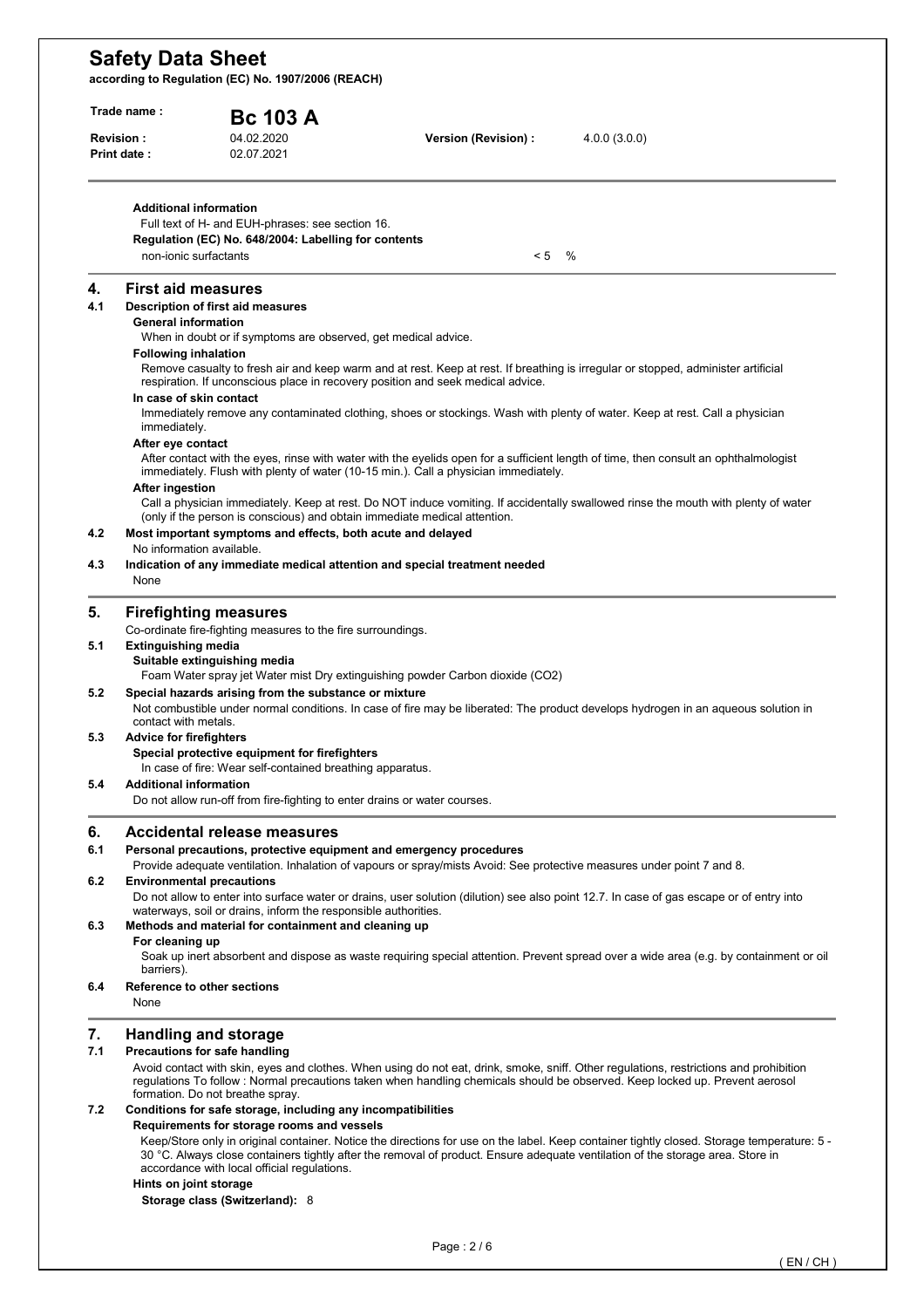**according to Regulation (EC) No. 1907/2006 (REACH)** 

| Trade name:<br>Revision:<br>Print date: |                                                                                                                                    | <b>Bc 103 A</b>                                                                                                                                                                            |                                                                             |                                  | 4.0.0(3.0.0)                                                                                                                                                                                                                                                                                                                                                                                                                                                                                                                                                                                                                                                                                |  |
|-----------------------------------------|------------------------------------------------------------------------------------------------------------------------------------|--------------------------------------------------------------------------------------------------------------------------------------------------------------------------------------------|-----------------------------------------------------------------------------|----------------------------------|---------------------------------------------------------------------------------------------------------------------------------------------------------------------------------------------------------------------------------------------------------------------------------------------------------------------------------------------------------------------------------------------------------------------------------------------------------------------------------------------------------------------------------------------------------------------------------------------------------------------------------------------------------------------------------------------|--|
|                                         |                                                                                                                                    | 04.02.2020<br>02.07.2021                                                                                                                                                                   | Version (Revision) :                                                        |                                  |                                                                                                                                                                                                                                                                                                                                                                                                                                                                                                                                                                                                                                                                                             |  |
|                                         |                                                                                                                                    | Storage class (TRGS 510) : 8B<br>Do not store together with<br>Keep away from: Acid Oxidizing agent.<br>Further information on storage conditions<br>Shelf life from production: 2.5 years |                                                                             |                                  |                                                                                                                                                                                                                                                                                                                                                                                                                                                                                                                                                                                                                                                                                             |  |
| 7.3                                     | Specific end use(s)<br>None                                                                                                        |                                                                                                                                                                                            |                                                                             |                                  |                                                                                                                                                                                                                                                                                                                                                                                                                                                                                                                                                                                                                                                                                             |  |
| 8.                                      |                                                                                                                                    | <b>Exposure controls/personal protection</b><br>be relaxed according to the risk.                                                                                                          |                                                                             |                                  | By law, the employer is obliged to carry out a risk assessment and to define suitable measures appropriate to the risk. If the threshold limit<br>in Section 8.1 as defined by the authorities is exceeded, all the protective measures listed in Section 8.2 must be applied and regular<br>measurements must be made in order to ensure compliance with the official threshold limits. The described measures must be applied in<br>every situation in which a risk cannot be excluded. If the assessment shows a low risk for endangering the employees, the measures can                                                                                                                |  |
| 8.1                                     | <b>Control parameters</b>                                                                                                          | Occupational exposure limit values                                                                                                                                                         |                                                                             |                                  |                                                                                                                                                                                                                                                                                                                                                                                                                                                                                                                                                                                                                                                                                             |  |
|                                         |                                                                                                                                    | SODIUM HYDROXIDE; CAS No.: 1310-73-2                                                                                                                                                       |                                                                             |                                  |                                                                                                                                                                                                                                                                                                                                                                                                                                                                                                                                                                                                                                                                                             |  |
|                                         | Parameter:                                                                                                                         | Limit value type (country of origin):                                                                                                                                                      | MAK (CH)<br>E: inhalable fraction                                           |                                  |                                                                                                                                                                                                                                                                                                                                                                                                                                                                                                                                                                                                                                                                                             |  |
|                                         | Limit value:                                                                                                                       |                                                                                                                                                                                            | 2 mg/m $3$                                                                  |                                  |                                                                                                                                                                                                                                                                                                                                                                                                                                                                                                                                                                                                                                                                                             |  |
|                                         | Remark:                                                                                                                            |                                                                                                                                                                                            | SSC                                                                         |                                  |                                                                                                                                                                                                                                                                                                                                                                                                                                                                                                                                                                                                                                                                                             |  |
|                                         | Version:                                                                                                                           | Limit value type (country of origin) :                                                                                                                                                     | 31.01.2020<br>STEL (CH)                                                     |                                  |                                                                                                                                                                                                                                                                                                                                                                                                                                                                                                                                                                                                                                                                                             |  |
|                                         | Parameter:                                                                                                                         |                                                                                                                                                                                            | E: inhalable fraction                                                       |                                  |                                                                                                                                                                                                                                                                                                                                                                                                                                                                                                                                                                                                                                                                                             |  |
|                                         | Limit value:                                                                                                                       |                                                                                                                                                                                            | 2 mg/m $3$<br>SSC                                                           |                                  |                                                                                                                                                                                                                                                                                                                                                                                                                                                                                                                                                                                                                                                                                             |  |
|                                         | Remark:<br>Version:                                                                                                                |                                                                                                                                                                                            | 31.01.2020                                                                  |                                  |                                                                                                                                                                                                                                                                                                                                                                                                                                                                                                                                                                                                                                                                                             |  |
|                                         |                                                                                                                                    | Limit value type (country of origin) :                                                                                                                                                     | STEL (CH)                                                                   |                                  |                                                                                                                                                                                                                                                                                                                                                                                                                                                                                                                                                                                                                                                                                             |  |
|                                         | Limit value:                                                                                                                       |                                                                                                                                                                                            | $2 \text{ mg/m}^3$                                                          |                                  |                                                                                                                                                                                                                                                                                                                                                                                                                                                                                                                                                                                                                                                                                             |  |
|                                         | Remark:<br>Version:                                                                                                                |                                                                                                                                                                                            | #e SSC<br>01.01.2013                                                        |                                  |                                                                                                                                                                                                                                                                                                                                                                                                                                                                                                                                                                                                                                                                                             |  |
| 8.2                                     | <b>Exposure controls</b>                                                                                                           |                                                                                                                                                                                            |                                                                             |                                  |                                                                                                                                                                                                                                                                                                                                                                                                                                                                                                                                                                                                                                                                                             |  |
|                                         |                                                                                                                                    | Personal protection equipment                                                                                                                                                              |                                                                             |                                  |                                                                                                                                                                                                                                                                                                                                                                                                                                                                                                                                                                                                                                                                                             |  |
|                                         | Eye/face protection                                                                                                                | Wash hands before breaks and after work.                                                                                                                                                   |                                                                             |                                  |                                                                                                                                                                                                                                                                                                                                                                                                                                                                                                                                                                                                                                                                                             |  |
|                                         |                                                                                                                                    | Use safety glasses or face protection to EN 166.                                                                                                                                           |                                                                             |                                  |                                                                                                                                                                                                                                                                                                                                                                                                                                                                                                                                                                                                                                                                                             |  |
|                                         | <b>Skin protection</b>                                                                                                             |                                                                                                                                                                                            |                                                                             |                                  |                                                                                                                                                                                                                                                                                                                                                                                                                                                                                                                                                                                                                                                                                             |  |
|                                         | <b>Hand protection</b>                                                                                                             |                                                                                                                                                                                            |                                                                             |                                  | Suitable chemical resistant protective gloves according to ISO EN 374-1:2016: Type A or B, Permeation resistance (penetration                                                                                                                                                                                                                                                                                                                                                                                                                                                                                                                                                               |  |
|                                         |                                                                                                                                    |                                                                                                                                                                                            | at least rinsed off under a running tap. Rub greasy ointment into the skin. |                                  | resistance): 30 minutes. Material: Nitrile. thickness >= 0.38 mm. Glove recommendation: Sol-Vex 37-675 (Type A, thickness 0.38<br>mm, test chemicals used: J,K,L,O,P,T) or Sol-Vex 37-185 (Type A, thickness 0.56 mm, test chemicals used: A,G,J,K,L,P,T) This<br>information is based on the manufacturer's specifications. It should be noted that the daily service life of a chemical protective glove<br>in practice (due to many influencing factors such as e.g. heat) may be shorter than the permeation time determined according to EN<br>374. The service life of a glove can be considerably prolonged, if it is regularly washed with soap and water after work is finished or |  |
|                                         | <b>Body protection</b>                                                                                                             |                                                                                                                                                                                            |                                                                             |                                  |                                                                                                                                                                                                                                                                                                                                                                                                                                                                                                                                                                                                                                                                                             |  |
|                                         | Wear suitable protective clothing to EN 14605, EN 20344, EN 20345: protective clothing and boots.<br><b>Respiratory protection</b> |                                                                                                                                                                                            |                                                                             |                                  |                                                                                                                                                                                                                                                                                                                                                                                                                                                                                                                                                                                                                                                                                             |  |
|                                         | EN 143, EN 14387. None, if handled according to order.                                                                             |                                                                                                                                                                                            |                                                                             |                                  |                                                                                                                                                                                                                                                                                                                                                                                                                                                                                                                                                                                                                                                                                             |  |
| 9.<br>9.1                               | Appearance<br><b>Physical state: Liquid</b>                                                                                        | <b>Physical and chemical properties</b><br>Information on basic physical and chemical properties                                                                                           |                                                                             |                                  |                                                                                                                                                                                                                                                                                                                                                                                                                                                                                                                                                                                                                                                                                             |  |
|                                         | <b>Odour: odourless</b>                                                                                                            | <b>Colour:</b> light beige (batch-related color differences possible)                                                                                                                      |                                                                             |                                  |                                                                                                                                                                                                                                                                                                                                                                                                                                                                                                                                                                                                                                                                                             |  |
|                                         | <b>Safety characteristics</b>                                                                                                      | Initial boiling point and boiling                                                                                                                                                          |                                                                             |                                  |                                                                                                                                                                                                                                                                                                                                                                                                                                                                                                                                                                                                                                                                                             |  |
|                                         | range:                                                                                                                             |                                                                                                                                                                                            | (1013 hPa)                                                                  | not applicable                   |                                                                                                                                                                                                                                                                                                                                                                                                                                                                                                                                                                                                                                                                                             |  |
|                                         | Flash point:                                                                                                                       |                                                                                                                                                                                            | (50 °C)                                                                     | not applicable<br>not applicable |                                                                                                                                                                                                                                                                                                                                                                                                                                                                                                                                                                                                                                                                                             |  |
|                                         |                                                                                                                                    |                                                                                                                                                                                            |                                                                             |                                  |                                                                                                                                                                                                                                                                                                                                                                                                                                                                                                                                                                                                                                                                                             |  |
|                                         | Vapour pressure :<br>Density:                                                                                                      |                                                                                                                                                                                            | (20 °C)                                                                     |                                  | 1.15<br>g/cm <sup>3</sup>                                                                                                                                                                                                                                                                                                                                                                                                                                                                                                                                                                                                                                                                   |  |
|                                         |                                                                                                                                    | Solvent separation test :                                                                                                                                                                  | (20 °C)                                                                     | not applicable                   |                                                                                                                                                                                                                                                                                                                                                                                                                                                                                                                                                                                                                                                                                             |  |
|                                         | Solubility in water:<br>pH value :                                                                                                 |                                                                                                                                                                                            | (20 °C / 5 g/l)                                                             | well water-solubly               | 11.7                                                                                                                                                                                                                                                                                                                                                                                                                                                                                                                                                                                                                                                                                        |  |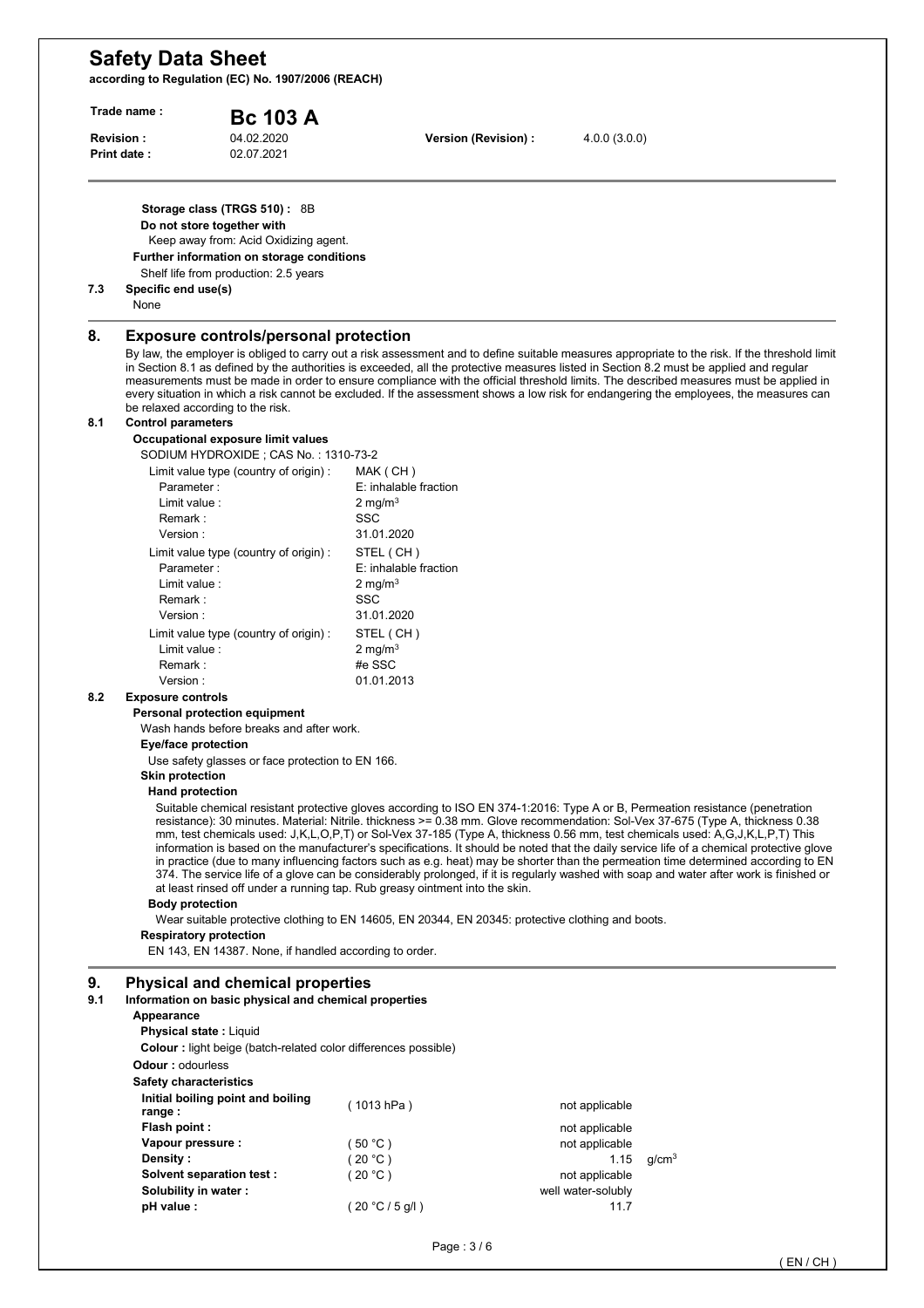**according to Regulation (EC) No. 1907/2006 (REACH)** 

| <b>Revision:</b> | Trade name:<br><b>Print date:</b>                                                             | <b>Bc 103 A</b><br>04.02.2020<br>02.07.2021                               |                             | Version (Revision) :                        | 4.0.0(3.0.0) |                                                                                                                                                                                                                                                                                                                                                                                                            |
|------------------|-----------------------------------------------------------------------------------------------|---------------------------------------------------------------------------|-----------------------------|---------------------------------------------|--------------|------------------------------------------------------------------------------------------------------------------------------------------------------------------------------------------------------------------------------------------------------------------------------------------------------------------------------------------------------------------------------------------------------------|
| 9.2              | Viscosity;<br>Viscosity:<br><b>Other information</b><br>None                                  |                                                                           | $(5^{\circ}C)$<br>(20 °C)   | approx.<br>approx.                          | 5<br>4       | mPa*s<br>mPa*s                                                                                                                                                                                                                                                                                                                                                                                             |
| 10.              | <b>Stability and reactivity</b>                                                               |                                                                           |                             |                                             |              |                                                                                                                                                                                                                                                                                                                                                                                                            |
| 10.1             | Reactivity<br>No information available.                                                       |                                                                           |                             |                                             |              |                                                                                                                                                                                                                                                                                                                                                                                                            |
| 10.2             | <b>Chemical stability</b><br>No information available.                                        |                                                                           |                             |                                             |              |                                                                                                                                                                                                                                                                                                                                                                                                            |
| 10.3<br>10.4     | Possibility of hazardous reactions<br>No information available.<br><b>Conditions to avoid</b> |                                                                           |                             |                                             |              |                                                                                                                                                                                                                                                                                                                                                                                                            |
|                  |                                                                                               | Stable under recommended storage and handling conditions (See section 7). |                             |                                             |              |                                                                                                                                                                                                                                                                                                                                                                                                            |
| 10.5             | Incompatible materials                                                                        | Acid Keep away from: Oxidizing agent.                                     |                             |                                             |              |                                                                                                                                                                                                                                                                                                                                                                                                            |
| 10.6             | Hazardous decomposition products<br>None known.                                               |                                                                           |                             |                                             |              |                                                                                                                                                                                                                                                                                                                                                                                                            |
| 11.<br>11.1      | <b>Toxicological information</b><br><b>Acute toxicity</b><br>Acute oral toxicity              | Information on hazard classes as defined in Regulation (EC) No 1272/2008  |                             |                                             |              |                                                                                                                                                                                                                                                                                                                                                                                                            |
|                  | Parameter:                                                                                    |                                                                           | Oral                        | LD50 (NON-IONIC SURFACTANT)                 |              |                                                                                                                                                                                                                                                                                                                                                                                                            |
|                  | Exposure route :<br>Species :                                                                 |                                                                           | Rat                         |                                             |              |                                                                                                                                                                                                                                                                                                                                                                                                            |
|                  | Effective dose :                                                                              |                                                                           | 2000 mg/kg                  |                                             |              |                                                                                                                                                                                                                                                                                                                                                                                                            |
|                  | <b>Acute dermal toxicity</b><br>Parameter:                                                    |                                                                           |                             | LD50 (NON-IONIC SURFACTANT)                 |              |                                                                                                                                                                                                                                                                                                                                                                                                            |
|                  | Exposure route :                                                                              |                                                                           | Dermal                      |                                             |              |                                                                                                                                                                                                                                                                                                                                                                                                            |
|                  | Species :                                                                                     |                                                                           | Rabbit                      |                                             |              |                                                                                                                                                                                                                                                                                                                                                                                                            |
| 11.2             | Effective dose:<br>Information on other hazards                                               |                                                                           | 2000 mg/kg                  |                                             |              |                                                                                                                                                                                                                                                                                                                                                                                                            |
|                  | Other adverse effects                                                                         | calculation method of the Preparations Directive (1999/45/EC).            |                             |                                             |              | Prolonged or repeated contact with skin or mucous membrane result in irritation symptoms such as redness, blistering, dermatitis, etc.<br>Eye contact: Causes burns. Inhaling: in high concentration irritations of the mucous membranes possible. After swallowing: Causes<br>burns at mouth, throat, mucous membrane, esophagus, stomach, intestine. The classification was carried out according to the |
| 12.              | <b>Ecological information</b>                                                                 |                                                                           |                             |                                             |              |                                                                                                                                                                                                                                                                                                                                                                                                            |
| 12.1             | <b>Toxicity</b><br><b>Aquatic toxicity</b>                                                    |                                                                           |                             |                                             |              |                                                                                                                                                                                                                                                                                                                                                                                                            |
|                  | Acute (short-term) fish toxicity                                                              |                                                                           |                             |                                             |              |                                                                                                                                                                                                                                                                                                                                                                                                            |
|                  | Parameter:<br>Species:                                                                        |                                                                           |                             | LC50 (SODIUM HYDROXIDE; CAS No.: 1310-73-2) |              |                                                                                                                                                                                                                                                                                                                                                                                                            |
|                  |                                                                                               |                                                                           |                             | Gambusia affinis (Mosquito fish)            |              |                                                                                                                                                                                                                                                                                                                                                                                                            |
|                  |                                                                                               |                                                                           |                             |                                             |              |                                                                                                                                                                                                                                                                                                                                                                                                            |
|                  | Effective dose:<br>Exposure time :                                                            |                                                                           | $125$ mg/l<br>96 h          |                                             |              |                                                                                                                                                                                                                                                                                                                                                                                                            |
|                  | Parameter:                                                                                    |                                                                           |                             | LC50 (SODIUM HYDROXIDE; CAS No.: 1310-73-2) |              |                                                                                                                                                                                                                                                                                                                                                                                                            |
|                  | Species:                                                                                      |                                                                           | Poecilia reticulata (Guppy) |                                             |              |                                                                                                                                                                                                                                                                                                                                                                                                            |
|                  | Effective dose :                                                                              |                                                                           | 145 mg/l                    |                                             |              |                                                                                                                                                                                                                                                                                                                                                                                                            |
|                  | Exposure time :<br>Parameter:                                                                 |                                                                           | 24 h                        | LC50 (NON-IONIC SURFACTANT)                 |              |                                                                                                                                                                                                                                                                                                                                                                                                            |
|                  | Species:                                                                                      |                                                                           |                             | Acute (short-term) fish toxicity            |              |                                                                                                                                                                                                                                                                                                                                                                                                            |
|                  | Effective dose:                                                                               |                                                                           | > 100.81 mg/l               |                                             |              |                                                                                                                                                                                                                                                                                                                                                                                                            |
|                  | Exposure time :                                                                               |                                                                           | 96 h                        |                                             |              |                                                                                                                                                                                                                                                                                                                                                                                                            |
|                  |                                                                                               | Acute (short-term) toxicity to crustacea                                  |                             |                                             |              |                                                                                                                                                                                                                                                                                                                                                                                                            |
|                  | Parameter:<br>Species:                                                                        |                                                                           | Ceriodaphnia spec           | EC50 (SODIUM HYDROXIDE; CAS No.: 1310-73-2) |              |                                                                                                                                                                                                                                                                                                                                                                                                            |
|                  | Effective dose:                                                                               |                                                                           | 40.4 mg/l                   |                                             |              |                                                                                                                                                                                                                                                                                                                                                                                                            |
|                  | Exposure time :                                                                               |                                                                           | 48 h                        |                                             |              |                                                                                                                                                                                                                                                                                                                                                                                                            |
|                  | Parameter:                                                                                    |                                                                           |                             | EC50 ( NON-IONIC SURFACTANT )               |              |                                                                                                                                                                                                                                                                                                                                                                                                            |
|                  | Species:<br>Effective dose :                                                                  |                                                                           | $> 100$ mg/l                | Daphnia magna (Big water flea)              |              |                                                                                                                                                                                                                                                                                                                                                                                                            |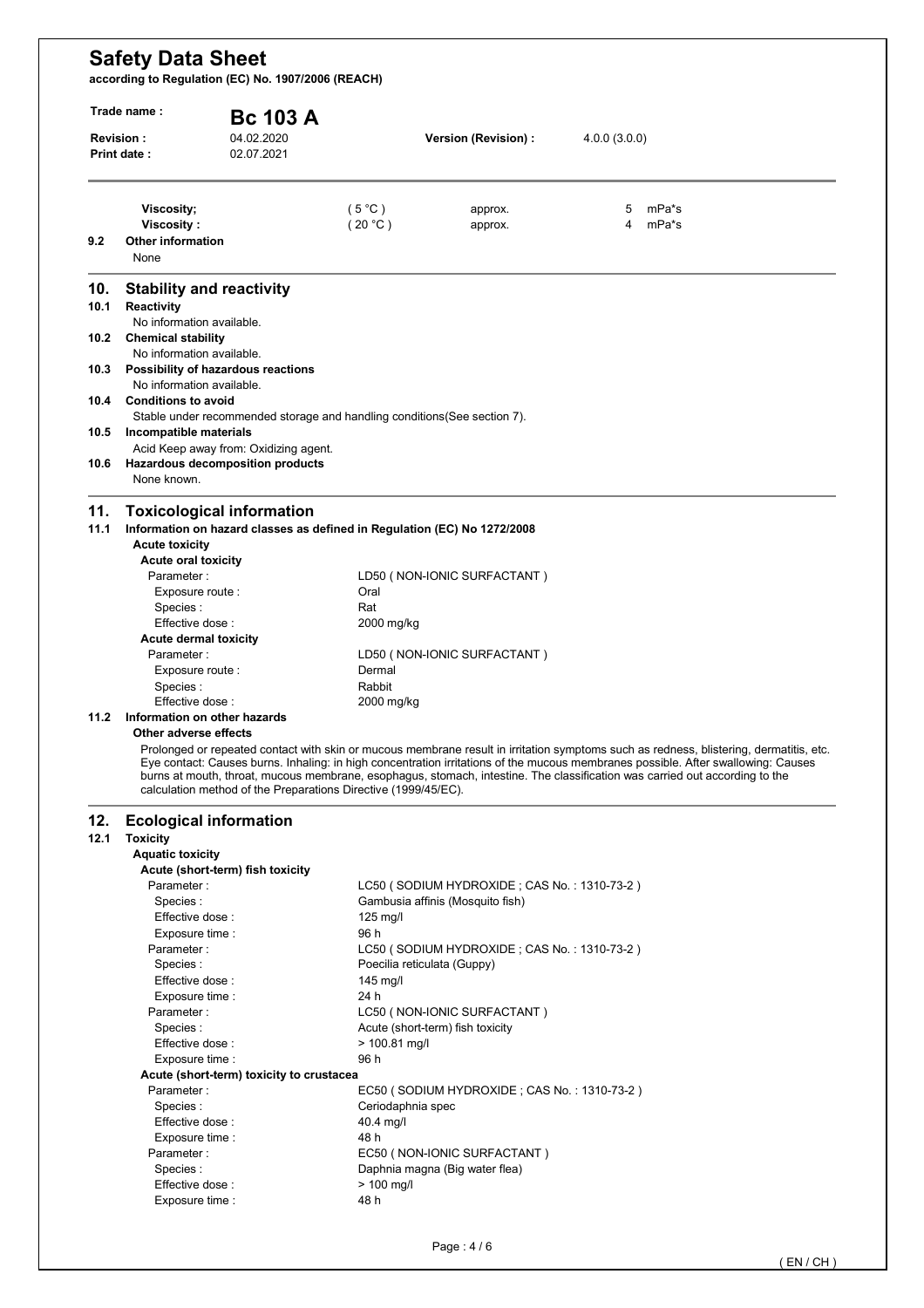**according to Regulation (EC) No. 1907/2006 (REACH)** 

|             | Trade name:                                                   | <b>Bc 103 A</b>                                                                            |                                                                                                                            |                                                                                                                                                                                                                                                                                                                                                                                                                |
|-------------|---------------------------------------------------------------|--------------------------------------------------------------------------------------------|----------------------------------------------------------------------------------------------------------------------------|----------------------------------------------------------------------------------------------------------------------------------------------------------------------------------------------------------------------------------------------------------------------------------------------------------------------------------------------------------------------------------------------------------------|
|             | Revision:<br>Print date:                                      | 04.02.2020<br>02.07.2021                                                                   | Version (Revision) :                                                                                                       | 4.0.0(3.0.0)                                                                                                                                                                                                                                                                                                                                                                                                   |
|             | Parameter:                                                    |                                                                                            | Acute (short-term) toxicity to aquatic algae and cyanobacteria<br>EC50 (NON-IONIC SURFACTANT)                              |                                                                                                                                                                                                                                                                                                                                                                                                                |
|             | Species:                                                      |                                                                                            | Acute (short-term) toxicity to aquatic algae and cyanobacteria                                                             |                                                                                                                                                                                                                                                                                                                                                                                                                |
|             | Effective dose:                                               |                                                                                            | 27.22 mg/l                                                                                                                 |                                                                                                                                                                                                                                                                                                                                                                                                                |
|             | Exposure time :                                               |                                                                                            | 72 h                                                                                                                       |                                                                                                                                                                                                                                                                                                                                                                                                                |
|             | 12.2 Persistence and degradability                            |                                                                                            |                                                                                                                            |                                                                                                                                                                                                                                                                                                                                                                                                                |
|             | <b>Biodegradation</b><br>Parameter:                           |                                                                                            | Biodegradation (NON-IONIC SURFACTANT)                                                                                      |                                                                                                                                                                                                                                                                                                                                                                                                                |
|             |                                                               |                                                                                            | Degree of elimination                                                                                                      |                                                                                                                                                                                                                                                                                                                                                                                                                |
|             | Value                                                         |                                                                                            | 100 %                                                                                                                      |                                                                                                                                                                                                                                                                                                                                                                                                                |
|             | Period:                                                       |                                                                                            | 28 D                                                                                                                       |                                                                                                                                                                                                                                                                                                                                                                                                                |
|             | Evaluation :                                                  |                                                                                            | Readily biodegradable (according to OECD criteria).                                                                        |                                                                                                                                                                                                                                                                                                                                                                                                                |
|             | Method:                                                       |                                                                                            | OECD 301E                                                                                                                  |                                                                                                                                                                                                                                                                                                                                                                                                                |
|             |                                                               | available to them at their direct request.                                                 |                                                                                                                            | Regulation on Detergents (EC) No 648/2004, respectively Chemical Risk Reduction Regulation 814.81 (ChemRRV): The surfactant(s)<br>contained in this preparation complies (comply) with the biodegradability criteria as laid down in Regulation (EC) No. 648/2004 on<br>detergents. Data to support this assertion are held at the disposal of the competent authorities of the Member States and will be made |
| 12.3        | <b>Bioaccumulative potential</b><br>No information available. |                                                                                            |                                                                                                                            |                                                                                                                                                                                                                                                                                                                                                                                                                |
| 12.4        | <b>Mobility in soil</b>                                       |                                                                                            |                                                                                                                            |                                                                                                                                                                                                                                                                                                                                                                                                                |
|             | No information available.                                     |                                                                                            |                                                                                                                            |                                                                                                                                                                                                                                                                                                                                                                                                                |
| 12.5        |                                                               | <b>Results of PBT and vPvB assessment</b>                                                  |                                                                                                                            |                                                                                                                                                                                                                                                                                                                                                                                                                |
|             |                                                               |                                                                                            | The substances in the mixture do not meet the PBT/vPvB criteria according to REACH, annex XIII.                            |                                                                                                                                                                                                                                                                                                                                                                                                                |
| 12.6        |                                                               | <b>Endocrine disrupting properties</b>                                                     |                                                                                                                            |                                                                                                                                                                                                                                                                                                                                                                                                                |
|             | No information available.                                     |                                                                                            |                                                                                                                            |                                                                                                                                                                                                                                                                                                                                                                                                                |
| 12.7        | Other adverse effects                                         |                                                                                            |                                                                                                                            |                                                                                                                                                                                                                                                                                                                                                                                                                |
| 12.8        | No information available.                                     |                                                                                            |                                                                                                                            |                                                                                                                                                                                                                                                                                                                                                                                                                |
|             | have priority.                                                | Additional ecotoxicological information                                                    | The sewage liberated during use can be emptied into drains after separation of the solid material part and with preceeding | neutralization. When leading acid or alkaline products into sewage disposal plants, the waste water lead in must not be above or below a<br>ph-value of 6.5 to 9, for a displacement of the ph-value may cause disturbances in sewers and biological sewage works. Local rules                                                                                                                                 |
| 13.<br>13.1 | <b>Waste treatment methods</b>                                | <b>Disposal considerations</b>                                                             |                                                                                                                            |                                                                                                                                                                                                                                                                                                                                                                                                                |
|             |                                                               | Directive 2008/98/EC (Waste Framework Directive)<br>contaminated packages may be recycled. |                                                                                                                            | Product residues are considered as special refuse and are by the label "special refuse" and the waste code to be marked. Non-                                                                                                                                                                                                                                                                                  |
|             | After intended use                                            |                                                                                            | Waste codes/waste designations according to EWC/AVV                                                                        |                                                                                                                                                                                                                                                                                                                                                                                                                |
|             | 52402 Lyes                                                    |                                                                                            |                                                                                                                            | EU: Waste code (2008/98/EG): 20 01 15* // CH: Waste code (VeVA, SR 814.610): 20 01 15 S // AT: Waste code (ÖNORM S 2100):                                                                                                                                                                                                                                                                                      |
| 14.         | <b>Transport information</b>                                  |                                                                                            |                                                                                                                            |                                                                                                                                                                                                                                                                                                                                                                                                                |
| 14.1        | <b>UN number</b>                                              |                                                                                            |                                                                                                                            |                                                                                                                                                                                                                                                                                                                                                                                                                |
|             | <b>UN 1824</b>                                                |                                                                                            |                                                                                                                            |                                                                                                                                                                                                                                                                                                                                                                                                                |
| 14.2        | UN proper shipping name                                       |                                                                                            |                                                                                                                            |                                                                                                                                                                                                                                                                                                                                                                                                                |
|             | Land transport (ADR/RID)                                      |                                                                                            |                                                                                                                            |                                                                                                                                                                                                                                                                                                                                                                                                                |
|             |                                                               | SODIUM HYDROXIDE, SOLUTION                                                                 |                                                                                                                            |                                                                                                                                                                                                                                                                                                                                                                                                                |
|             | Sea transport (IMDG)                                          | SODIUM HYDROXIDE, SOLUTION                                                                 |                                                                                                                            |                                                                                                                                                                                                                                                                                                                                                                                                                |
|             |                                                               | Air transport (ICAO-TI / IATA-DGR)                                                         |                                                                                                                            |                                                                                                                                                                                                                                                                                                                                                                                                                |
|             |                                                               | SODIUM HYDROXIDE, SOLUTION                                                                 |                                                                                                                            |                                                                                                                                                                                                                                                                                                                                                                                                                |
| 14.3        | Transport hazard class(es)                                    |                                                                                            |                                                                                                                            |                                                                                                                                                                                                                                                                                                                                                                                                                |
|             | Land transport (ADR/RID)                                      |                                                                                            |                                                                                                                            |                                                                                                                                                                                                                                                                                                                                                                                                                |
|             | Class(es):                                                    |                                                                                            | 8                                                                                                                          |                                                                                                                                                                                                                                                                                                                                                                                                                |
|             | Classification code:                                          |                                                                                            | C <sub>5</sub>                                                                                                             |                                                                                                                                                                                                                                                                                                                                                                                                                |
|             |                                                               | Hazard identification number (Kemler No.): 80                                              |                                                                                                                            |                                                                                                                                                                                                                                                                                                                                                                                                                |
|             |                                                               | Tunnel restriction code:                                                                   | E                                                                                                                          |                                                                                                                                                                                                                                                                                                                                                                                                                |
|             | Special provisions:                                           |                                                                                            | $LQ$ 1 $\cdot$ E 2<br>8                                                                                                    |                                                                                                                                                                                                                                                                                                                                                                                                                |
|             | Hazard label(s):                                              |                                                                                            |                                                                                                                            |                                                                                                                                                                                                                                                                                                                                                                                                                |
|             | Sea transport (IMDG)<br>Class(es):                            |                                                                                            | 8                                                                                                                          |                                                                                                                                                                                                                                                                                                                                                                                                                |
|             | EmS-No.:                                                      |                                                                                            | $F-A / S-B$                                                                                                                |                                                                                                                                                                                                                                                                                                                                                                                                                |
|             |                                                               |                                                                                            |                                                                                                                            |                                                                                                                                                                                                                                                                                                                                                                                                                |

Special provisions : **LQ 11 · E 2**